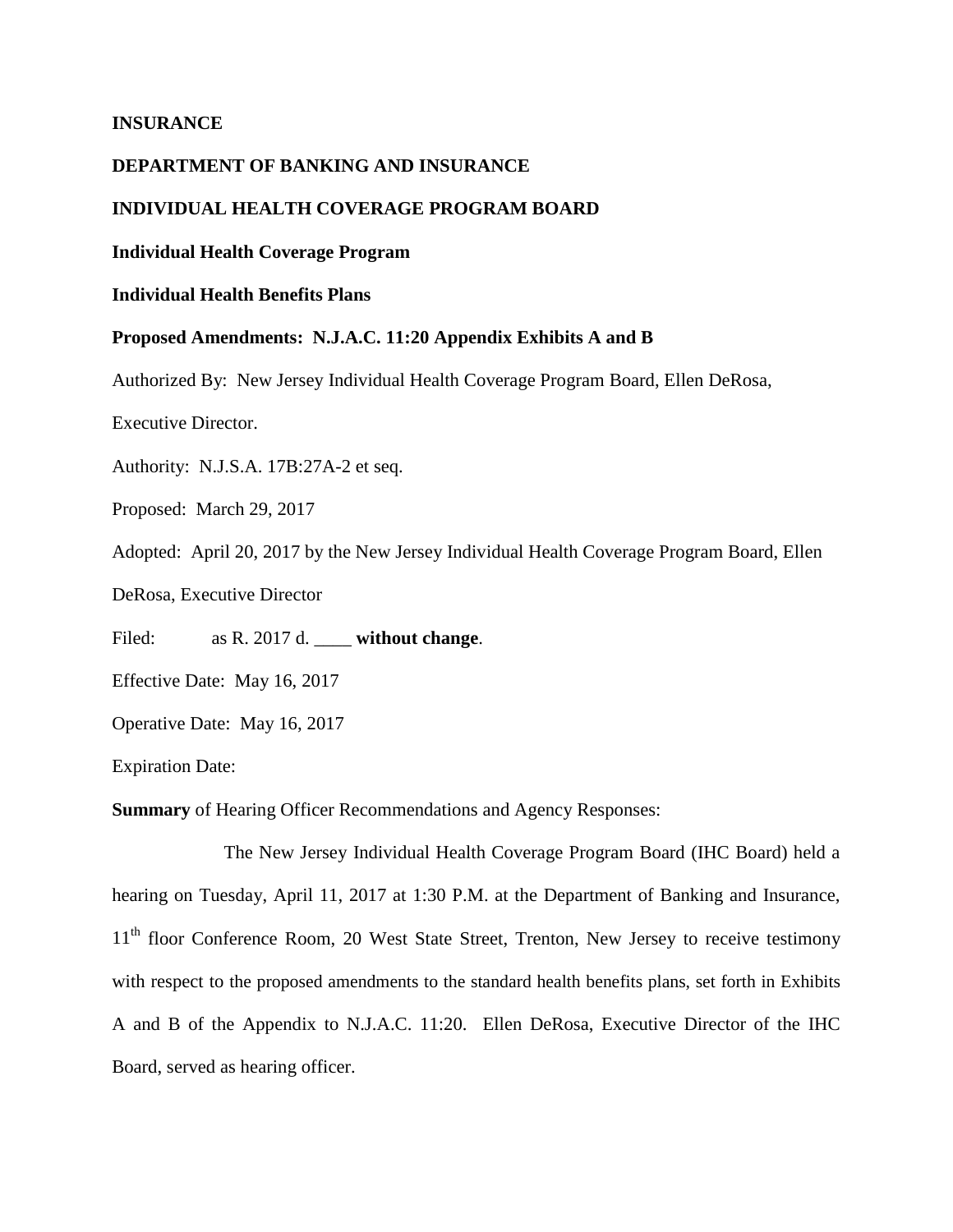No persons came to the hearing. The hearing officer made no recommendations regarding the proposed amendments. The hearing record may be reviewed by contacting Ellen DeRosa, Executive Director, New Jersey Individual Health Coverage Program Board, P.O. Box 325, Trenton, NJ 08625-0325.

Summary of Public Comments and Agency Responses:

The IHC Board accepted comments on the proposal through April 18, 2017 and received comments from the New Jersey Hospital Association.

COMMENT 1: The Commenter expressed support for the rule proposal and commended the IHC Board for its efforts.

RESPONSE: The IHC Board thanks the Commenter for the supportive comment.

COMMENT 2: The Commenter expressed concern with the requirement that a facility notify the carrier within 48 hours of the admission. The Commenter stated that while it is reasonable to provide notice within 48 hours with respect to scheduled admissions, such a requirement should not be applied to emergency admissions, which are different situations. With respect to emergency admissions the Commenter recommends that notice be given "within 48 hours or as soon thereafter as the exigencies of the situation allow."

RESPONSE: The IHC Board included the 48 hour notice requirement in the rule proposal to satisfy the requirements of P.L. 2017, c.28. As stated in section 6 addressing individual health benefits plans, "The facility shall notify the carrier of both the admission and the initial treatment plan within 48 hours of the admission or initiation of treatment." Similar or identical text is included in each of sections one through ten. Since the law does not distinguish between scheduled and emergency admissions, the IHC Board's proposal did not distinguish between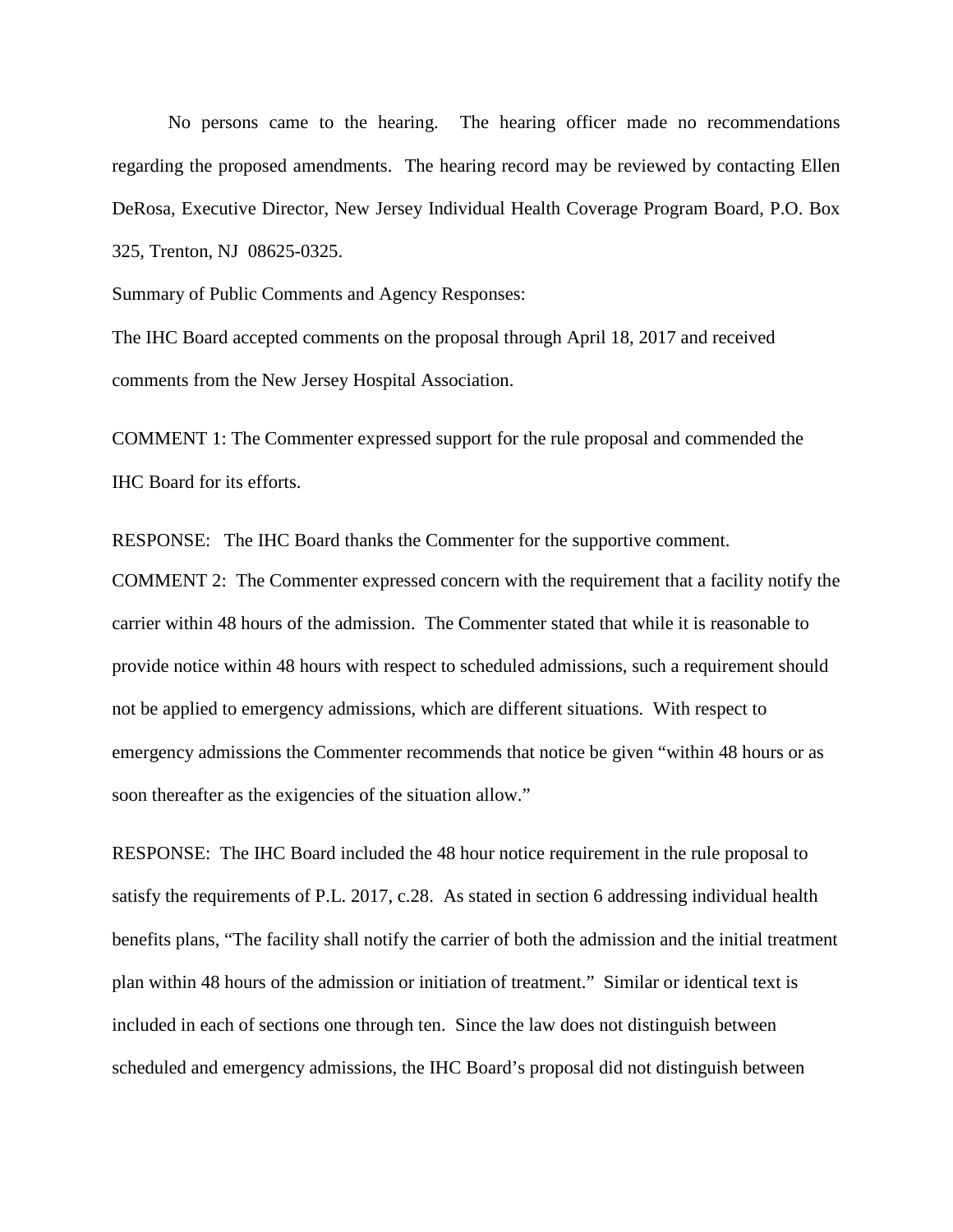these types of admissions. Carriers typically impose the emergency notice requirement on the covered person and require the covered person to notify the carrier of an emergency admission within 48 hours or as soon as reasonably possible. P.L. 2017, c. 28 gives responsibility for the notice of an admission to treat substance use disorder to the facility and states the notice must be provided within 48 hours. Unlike a covered person whose medical condition might make it impossible to provide notice within 48 hours, and thus notice may be provided as soon as reasonably possible, the law makes no similar accommodation with respect to the notice required of the facility. The IHC Board notes that it is important that carriers be notified of the admission and provided with the initial treatment plan as the law requires. No change is being made in response to this comment.

## **Federal Standards Statement**

State agencies that adopt or amend State rules that exceed Federal standards regarding the same subject matter are required to include in the rulemaking document a Federal standards analysis. As discussed in the proposal summary, the amendments are intended to comply with newly enacted State law. The IHC Board acknowledges that benefits for the treatment of substance use disorder are included in the Federal Mental Health Parity and Addiction Equity Act of 2008 (MHPAEA), part of Public Law 110-343. The Board further acknowledges that the proposed amendments exceed the Federal requirements set forth in MHPAEA in that the restrictions on the use of utilization management as set forth in P.L. 2017, c. 28 require carriers to provide benefits for the treatment of substance use disorder that exceed the requirement of Federal law. While Federal law would allow the use of utilization management to the same extent as for other illness, taking into consideration the standards for the use of qualitative benefit limits, P.L. 2017, c. 28 does not permit such consideration. To the extent that the IHC Board must adopt